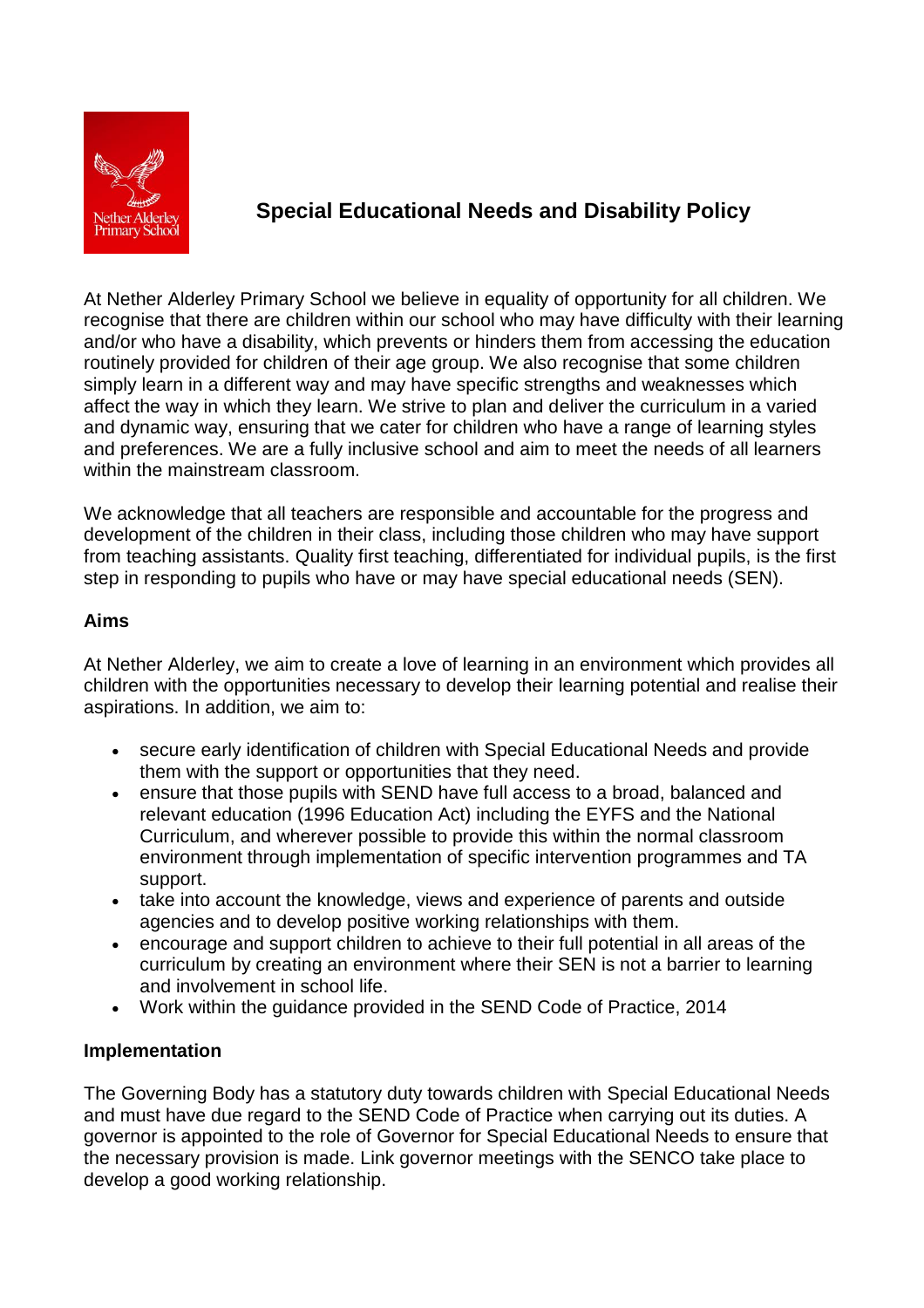Class teachers are responsible and accountable for implementing, monitoring and evaluating progress for pupils in their class. Class teachers are also responsible for delivering programmes of extra or additional support for those pupils who need it with the support of the SENCO as required. The SENCO is responsible for scrutinising and evaluating the impact of all the support provided.

# **Special Educational Provision**

This is provision that is different from or additional to that normally available to pupils of the same age. This could be needed because:

- 1. a child has a significantly greater difficulty in learning than the majority of children of the same age, or
- 2. the child has a disability, which prevents or hinders them from making use has a disability which prevents or hinders him or her from making use of facilities of a kind generally provided for others of the same age in mainstream schools.

## **Identifying Special Educational Needs**

Early identification of issues that children may have with their learning is essential. This is initially the responsibility of the class teacher, with support from the SENCO. Formal discussions and scrutiny of EYFS profile data helps with initial identification of strengths and weaknesses of each cohort as they reach the end of their Reception year. Our on- going programme of assessment and tracking, observations of children and scrutiny of work throughout school supports us in the identification of children who have particular learning issues or who are not making adequate progress given their age and individual circumstances.

This can be characterised by progress which:

- is significantly slower than that of their peers starting from the same baseline
- fails to match or better the child's previous rates of progress
- fails to close the attainment gap between the child and their peers
- widens the attainment gap

There are four broad areas of need and support:

- Communication and interaction
- Cognition and learning
- Social, emotion and mental health difficulties
- Sensory and/or physical needs

Children experiencing difficulties in any one or a combination of these areas may be entered on either the school's Medical Register or SEND List or both. Children whose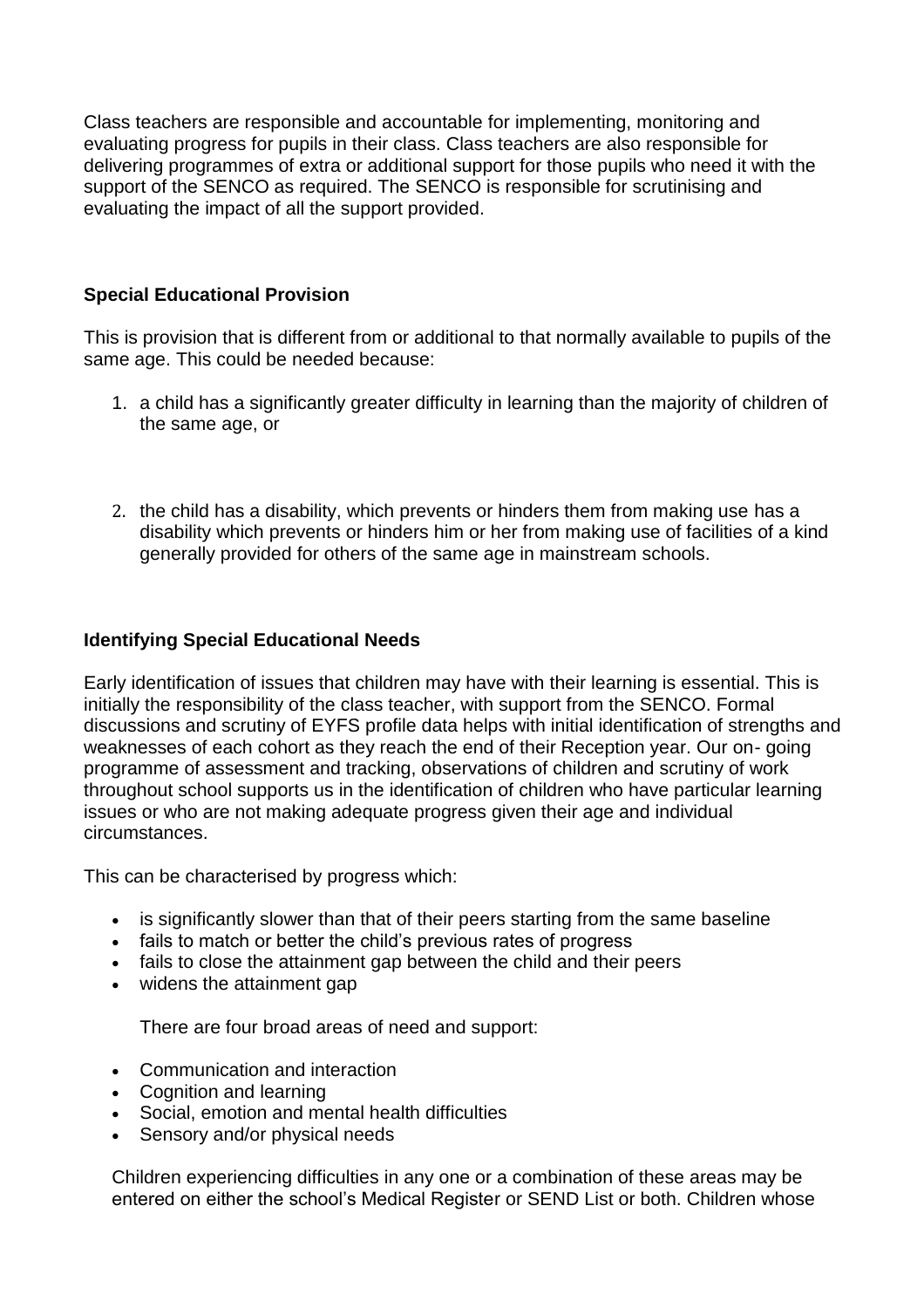difficulties are solely due to the home language differing from the language in which s/he is taught are not identified as having SEND.

For children with significant needs who require funding additional to the twelve hours provided by school, a formal assessment will be requested. This will be made in conjunction with parents and specialist services, following the legal assessment procedures outlined in the Local Offer by Cheshire East Local Authority.

# **A Graduated Approach to SEN Support**

The previous model of School Action and School Action Plus has been replaced by SEN Support, a graduated approach to supporting children and young people with SEN.

### *First Concerns*

Quality first teaching, differentiated for individual pupils, is the first step in responding to pupils who have or may have SEN. Some pupils will need additional, perhaps short term support to give them a 'boost' at certain times in their school life. This support is discussed with parents and may include interventions such as Teoderescu 'Write from the start', 'Speed up' handwriting programme, Phonological Awareness Training, Power of One, Toe-By-Toe and other resources to help in specific areas such as reading, maths, handwriting, emotional awareness etc. These children will be identified as 'First Concerns' on the school's SEN register. Class teachers monitor and evaluate this additional support.

#### *SEN Support*

Some pupils have needs or difficulties that will necessitate us to take further, more individualised action to remove barriers to learning. This support takes the form of a fourpart cycle (assess, plan, do, review) SEN Support Plan, with a growing understanding of the pupil's needs and what supports the pupil in making good progress, so securing good outcomes. This SEN Support draws on more detailed approaches and more specialist expertise in successive cycles in order to match interventions to the SEN of the pupil.

Where a pupil continues to make less than expected progress, despite evidence-based support and interventions that are matched to the child's area of need, we will consider involving outside agencies and specialists. Parents will be involved in any decision to involve specialists and informed of what was discussed and agreed. SENCO, teacher, parent and specialist should agree the outcomes to be achieved through the support, including a date by which progress will be reviewed. School will arrange to meet parents at least three times a year.

Where, despite the school having taken relevant and purposeful action to identify, assess and meet the SEN of a child, the child has not made expected progress, the school will consider requesting an Education, Health and Care needs assessment (EHC).

Attached to this policy is a detailed review of the graduated approach to SEN support.

*A summary of the continuum of need for SEN (Cheshire East)*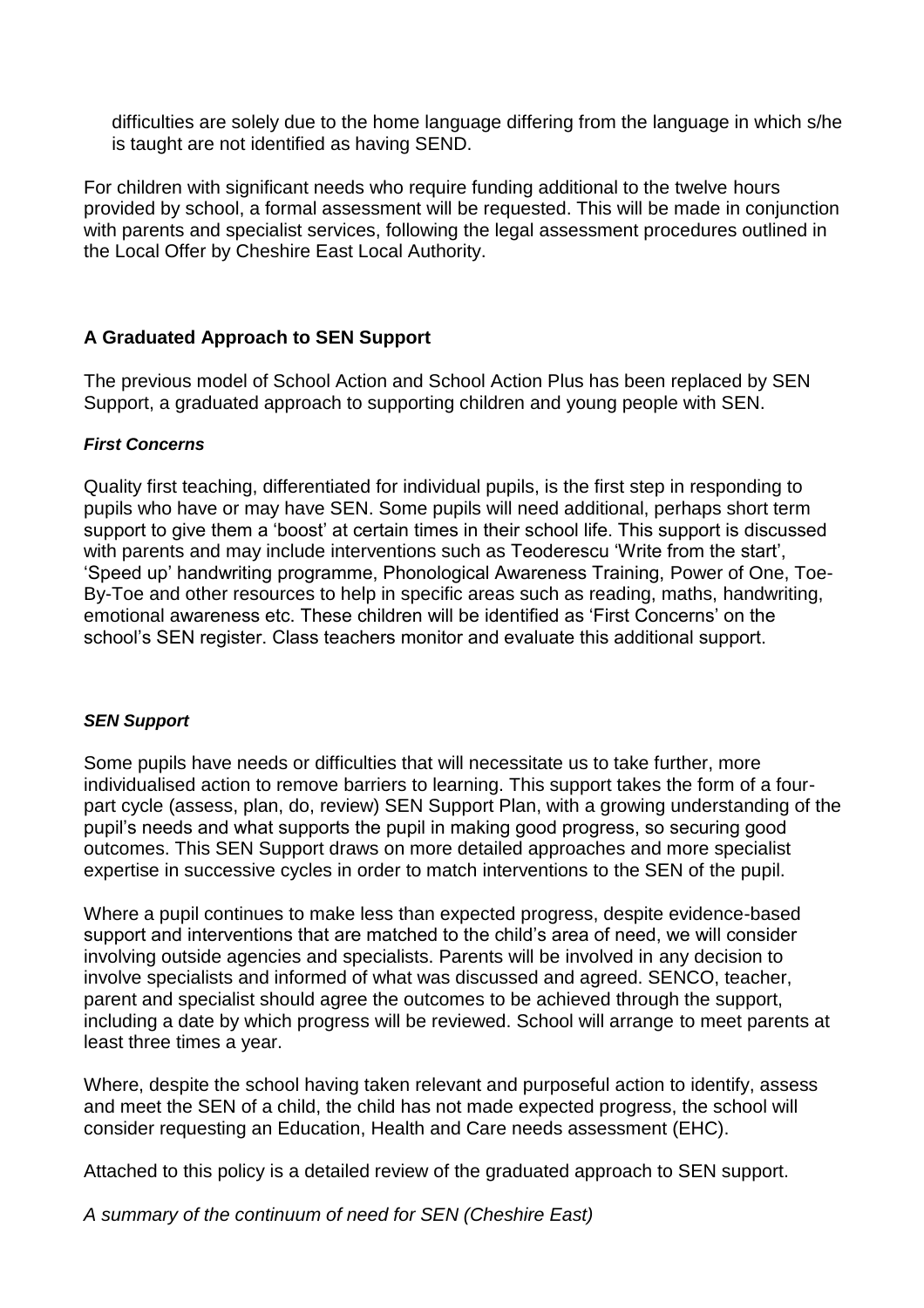- **First Concerns:** Children who have been identified as having emerging *difficulties.*
- *SEN Support: Children who have been identified as having special educational needs requiring provision that is additional to and different from the mainstream curriculum.*
- *Complex: Children who have been identified as having significant and complex difficulties and may be in the process of an EHC needs assessment or have an EHC in place.*
- *Specialist: Children who have an EHCP and are receiving their education in specialist provision.*

# **The Role of the SENCO**

The SENCO has overall responsibility for the provision of appropriate support for all children with special needs. The SENCO will work closely with teachers and teaching assistants to:

- identify children with special needs
- draw up First Concerns profiles and SEN Support plans
- monitor progress
- analyse assessments
- ensure appropriate quality resources are available to support teaching and learning
- monitor and evaluate effectiveness of support

# **Monitoring SEND Provision**

Class teachers, with the support of the SENCO, evaluate the effectiveness of the support in place in their class.

The SENCO will use this information to assess the overall effectiveness of SEN provision at Nether Alderley.

### **Resources**

At Nether Alderley we have an increasing bank and access to quality resources which support and enrich our SEND provision across all areas of the curriculum. They fall into several categories:

Identification: these help us in our assessment of a child's needs.

- British Picture Vocabulary Test
- Verbal and Non Verbal Reasoning Tests
- Single Word Spelling Test
- YARC reading test
- PM Benchmarking
- Nessy
- Non verbal reasoning tests

Delivery: we have a wide range of materials available to support us in delivering high quality intervention programmes such as:

- Teoderescu 'Write from the start', '
- Speed up' handwriting programme